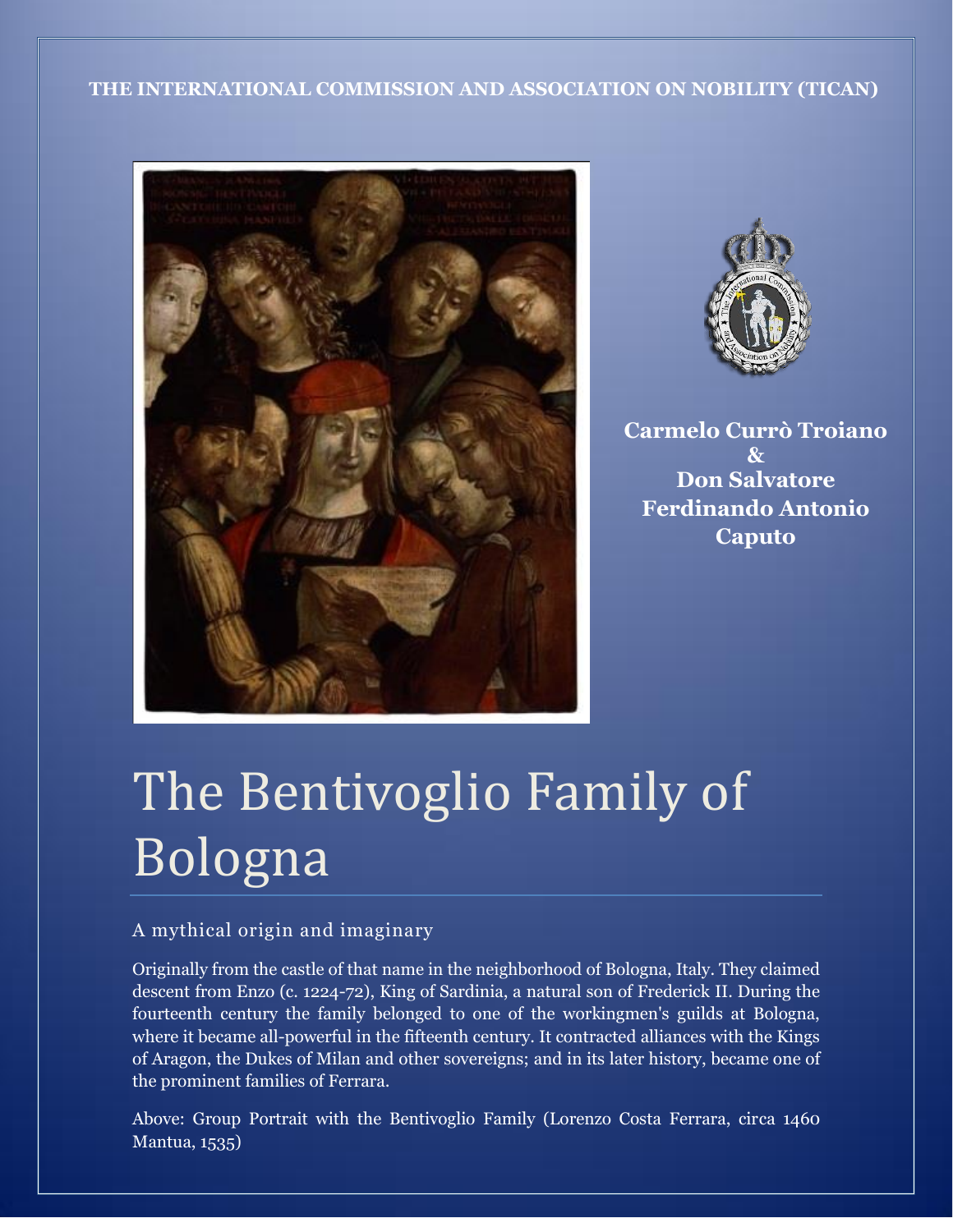Countless legends were born on the origin of royal families, nobles and aristocrats. In times when a painter, an architect, a sculptor, were able to pass on or magnify the glory of a line projecting in diplomatic relations, in the accounts of merchants, travelers' tales in the image of an ancestor or the beauty of a residence, a genealogist at his service was not a trivial matter.

That before the Italian historian notable leading scholar of his age, Ludovico Antonio Muratori (21 October 1672 – 23 January 1750) was unusual to control the sources and verification of names and dates the launch of improbable ancestries, mythical and pompous could last for centuries without any critic dreamed of denying, some for good education, some because for a writer (living often at the expense of the client) would be inconvenient to intervene in such a sensitive subject. How can we forget that even Torquato Tasso**<sup>1</sup>** was summoned to write the Genealogy of House [Gonzaga](http://en.wikipedia.org/wiki/House_of_Gonzaga) and his father Bernardo in the poem of Amadigi**<sup>2</sup>** famous in his day, he tried to link the ancestry of the nobles of the time to the heroes of his Work?

And can you imagine for a house like Bentivoglio how many allegations have been made? You play a lot on the meaning of surnames without, of course; know the customs and tastes of the past centuries. How to explain that names like *Flordelalpe* and *Asainavemo* or nicknames like *Malaclavello* and *Losco* (crosseyed) or diminutives as Zeza (Lucrezia) were names that appealed much to our ancestors, so that sometimes the bishops had to recommend the imposition of the names of saints and martyrs during Baptism?

 $\overline{a}$ 

**<sup>1</sup> Torquato Tasso** (11 March 1544 – 25 April 1595) was an Italian poet of the 16th century, best known for his poem *La Gerusalemme liberata* (Jerusalem Delivered, 1581), in which he depicts a highly imaginative version of the combats between Christians and Muslims at the end of the First Crusade, during the siege of Jerusalem. He suffered from mental illness and died a few days before he was due to be crowned as the king of poets by the Pope. Until the beginning of the 20th century, Tasso remained one of the most widely read poets in Europe.

**<sup>2</sup> Amadig**i is an incomplete epic poem written in Italian by Bernardo Tasso and first published in 1560. It was inspired by the Amadis de Gaula of Garci Rodríguez de Montalvo. The work was completed by Bernardo's son Torquato and published as Floridante (sometimes misspelt as Florindante) in 1587.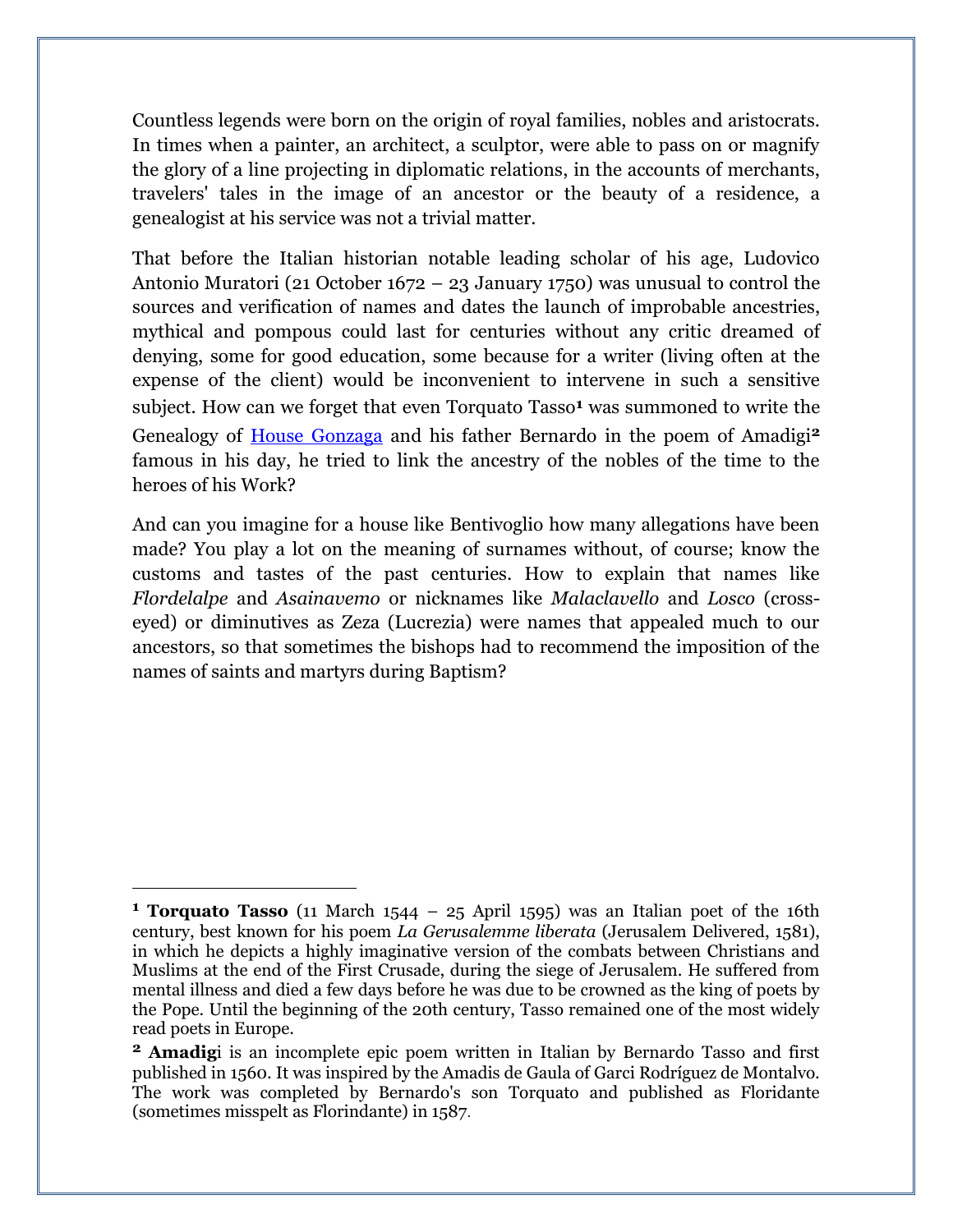

 $\overline{a}$ 

Bentivoglio of Bologna, noble ancestors and why not call him royal? According to family tradition, the lineage that for over a century tried to lord the Romagna town, was descended from the love between the king Enzo**<sup>3</sup>** (titular sovereign of Sardinia and the son of Frederick II), and a peasant beautiful woman named Lucia born in Viadagola who was imprisoned in Bologna with her beloved, King Enzo of Swabia, and was the mother of the founder of the Bentivoglio family, Lords of Bologna in the XV century. King Enzo has always said to the damsel: *"Amor mio ben* 

*ti voglio*" (I love you my beloved), the name given to the child born to them.

(Picture: Enzio imprisoned taken from a Medieval Manuscript)

For a family recently arrived to current political and stately of Romagna, the offspring of a king was a very serious point of strength in front of lineages as the Gonzaga, the Este or Malatesta. Giovanni I was indeed the only Bentivoglio to bear the title of Lord of Bologna (1401-1402); others had only the supremacy of fact over the city although married into princely families, often destined to rise to the pinnacles more and more important, as the Este, the Visconti, the Sforza, the Pious, Malatesta, Manfredi. Giovanni II, son of Lady Visconti, had a prestigious court from the artistic point of view, exceeding those of Este or the Montefeltro. So, as part of the conquest of the local and national prestige, the Bentivoglio could only look favorably on those who did filter out most glorious legends about their alleged ancestors.

Nothing more than inventions, very easily removable with simple reading of texts also printed. The famous book of the famous Tiraboschi**<sup>4</sup>** does justice to every invention, mentioning unequivocal ancestors of the Renaissance and shining Bentivoglio; not yet masters of important territories or holders of prestigious positions; but certainly well-liked and respected personalities of the country in the Middle Ages. Oddo de Bentivoglio in March 1163 was among the witnesses that are called to countersign the granting of a vineyard in *Old court [of Nonantola](http://en.wikipedia.org/wiki/Nonantola)*, by the abbot, Radoaldo, son of Albert of other Radoaldo Nonantola. (Cf. G. TIRABOSCHI, History of the august Badia's Eve Nonantola, adding the Diplomatic Code, II,

**<sup>3</sup> Enzo** (or **Enzio**) (c. 1218–1272) was an illegitimate son of **Emperor Frederick II**, who appointed him [King of Sardinia](http://en.wikipedia.org/wiki/King_of_Sardinia) in 1238. He played a major role in the wars between [Guelphs and Ghibellines](http://en.wikipedia.org/wiki/Guelphs_and_Ghibellines) in northern Italy, and was captured by his enemies in 1249. He remained imprisoned in Bologna (with full honor) until his death.

**<sup>4</sup>** Girolamo Tiraboschi S.J. (18 December 1731 – 9 June 1794) was an Italian literary critic, the first historian of Italian literature.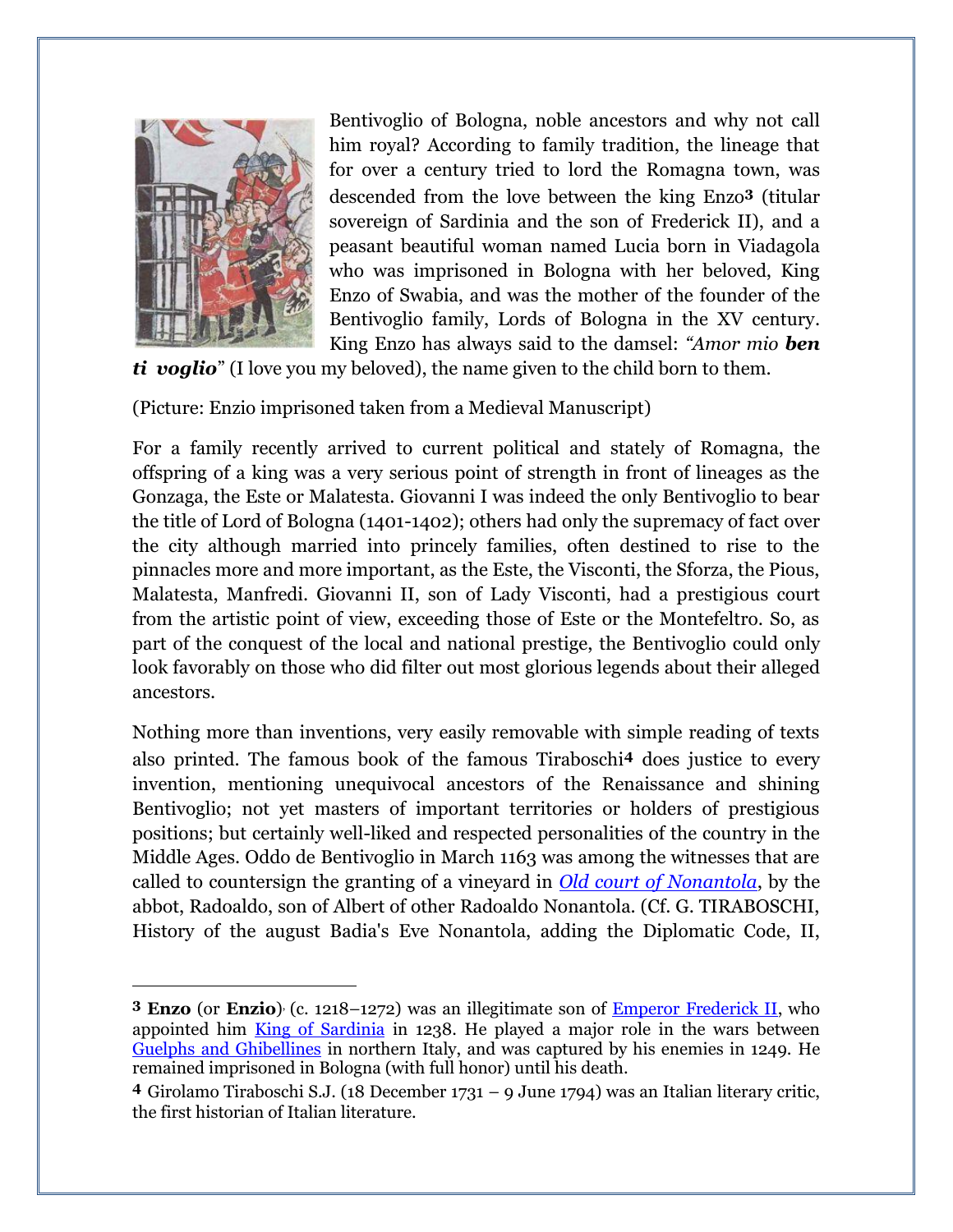Modena 1785, p. 281). King Enzo (n.1220-m.1272), of course, at that time was not yet born.

One could argue instead of ancestries of this Oddo, a man carrying a Germanic name but in its name refers to the name stylish of his father. In fact, the Bentivoglio (BENTIVOLIO) who gave birth and the name is certainly that other character that is always mentioned in the Work of Tiraboschi in 1145 when countersigning the grant of another land Abbey Andrea Pagano in 1145 (Id., p.257), and in February of 1130 remembered always as a witness, for a concession to agricultural Albertino di Pietro della Porta (Id., p.241). Germanic names that find their origin in the language commonly spoken are now used without reference to ethnicity of the lineage, which is often forgotten in the reference.

#### **THE POWERFUL FAMILIES OF RENAISSANCE ITALY**

At the time of **[Alexander VI's](http://theborgias.wikifoundry.com/page/Pope+Alexander+VI)** papacy, Italy was ruled by several types of government: territorial overlords called *signori,* marquises (counts appointed by regional bishops or the German emperor), dukes, princes, and kings - as in the case of Naples. The powerful and wealthy Republics of Venice and Florence were oligarchial republics ruled by the *doge* (military duke) and the *signoria* (council) respectively. Some 'princes' were technically papal or imperial vassals - often hereditary rulers who received the right (were invested) to own and inherit immovable property and revenue. They owned their lands under two major conditions: 1. They must send annual tribute to the granter, and 2. They must defend and protect the interest of the granter. These interests were sometimes circumvented or abandoned depending on the balance of power in Europe and among the Italian states.

The Kingdom of Italy, when it was a satellite of the [Holy Roman Empire](http://theborgias.wikifoundry.com/page/Holy+Roman+Empire) under Frederick I (Barbarossa), was ruled by imperial vassals who held northern Italian lands in fief for the Holy Roman Emperor. Gradual changes in the makeup of the Holy Roman Empire led to the deterioration of its control in much of northern Italy and Sicily. Some of these lords and princes gradually asserted their authority and maintained their independence from the Empire. At the same time, they were alternately free, papal, and conquered realms until the [Italian Wars](http://theborgias.wikifoundry.com/page/The+Italian+Wars) (1494-1550s) and later Unification of Italy (1859).

1492, many important cities in [Renaissance Italy](http://theborgias.wikifoundry.com/page/Renaissance+Italy) were ruled by hereditary noble families, elites in control of independent communes, republics, and former imperial fiefs that were at war with one another throughout of the 13th and 14th centuries. The borders of 1492 Italy were continually being shaped by some of these powerful ruling dynasties.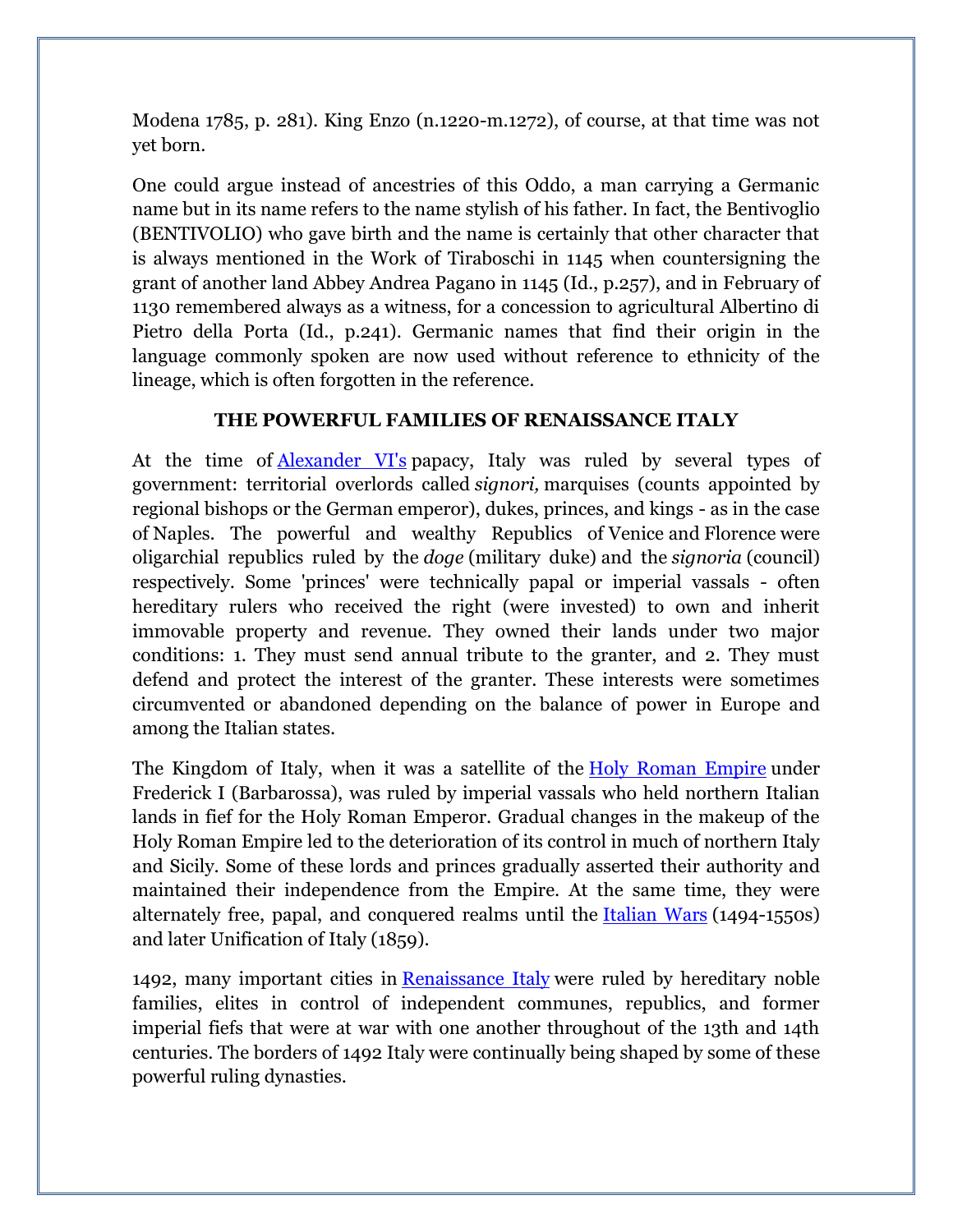## **Renaissance powerful Families**



The House of Este Dukes of [Ferrara](http://theborgias.wikifoundry.com/page/ferrara)



The House of Sforza Dukes of [Milan](http://theborgias.wikifoundry.com/page/milan)



The House of Medici Citizens of [Florence](http://theborgias.wikifoundry.com/page/florence)



The House of Gonzaga Marquises of [Mantua](http://theborgias.wikifoundry.com/page/mantua)



The House of Orsini Lords of Bracciano



The House of **Montefeltro** Dukes of [Urbino](http://theborgias.wikifoundry.com/page/urbino)



The House of Aragon The House of Colonna Kings of [Naples](http://theborgias.wikifoundry.com/page/naples)



Lords of Palestrina



The House of Bentivoglio Lords of [Bologna](http://theborgias.wikifoundry.com/page/bologna)



The House of Baglioni Lords of [Perugia](http://en.wikipedia.org/wiki/Perugia)



The House of **Malatesta** Lords of [Rimini](http://en.wikipedia.org/wiki/Rimini)



The House of Petrucci Lords of [Siena](http://theborgias.wikifoundry.com/page/Siena)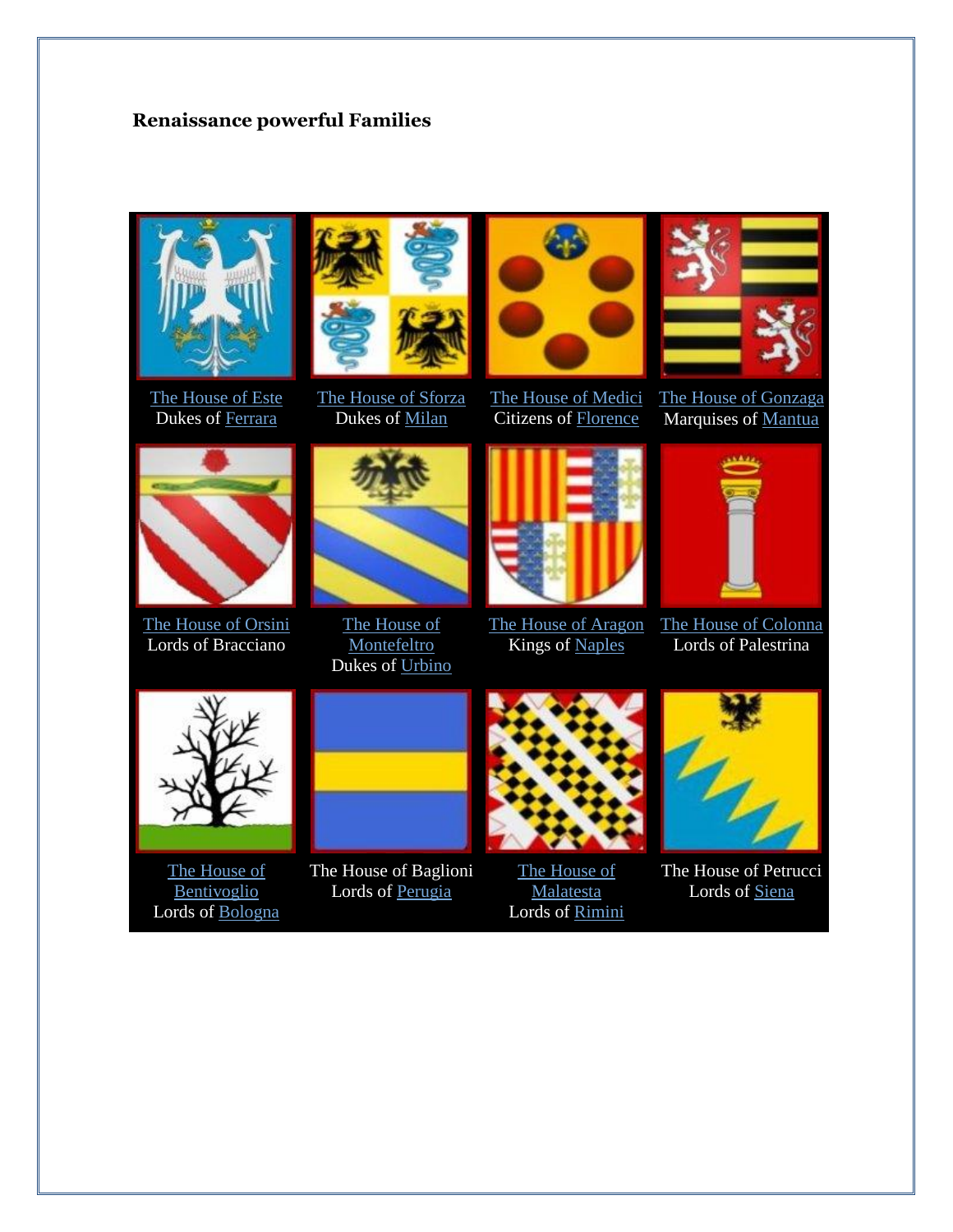#### **RENAISSANCE BOLOGNA**



The earliest settlement at Bologna emerged by the 4th century (500) B.C. as a prosperous Etruscan settlement known as Felsina. The Celtic tribes of Boii people invaded and were absorbed into the Etruscan population. The area was conquered by the Romans sometime before the 2nd century (189) B.C. The Romans renamed the city Bononia. The Roman period saw the population of Bologna grow to 30,000 and it became the second most important city of the empire (and later republic) after Rome. The patron saint of Bologna, Bishop Petronius, made several necessary improvements for the defense of the city after the fall of the Roman Empire in 476. He raised public buildings and restored the city to some of its former magnificence.

After the fall of the Western Roman Empire, the city was conquered by the Ostrogoths during the Gothic-Byzantine Wars, and then by invading Lombard (Longobards) kings in the 8th century, who periodically lost control to the Byzantine Empire centered at Constantinople. After the 8th century, the short rule of the Lombards was ended as they were pushed north by the military advances of Pope Adrian I. Bologna was thereafter ruled as a Papal State. Aside from its fame as a city of many artistic splendors, heroic history, and ancient buildings, Bologna was known as "the fat" (la grassa) for its excellent cuisine and agricultural wealth. Bologna was one of the leading cities in Italy; a magnificent city of beautiful religious architecture and grand civic buildings.

Bologna became a most important city for trade and commerce in medieval times. The proto-Renaissance flourished in the city of Bologna, home to Europe's oldest university - then called the Studio - the University of Bologna was founded by 1088. Petrarch studied law at Bologna in 1320, Dante and Manuel Chrysoloras also attended. Leon Battista Alberti, Nicholaus Copernicus, Albrecht Dürer, and Pico della Mirandola studied here in the 15th century. After the long, armed struggle for control of the city between supporters of the Guelph (pro-pope) and Ghibelline (pro-emperor) parties, the city again resisted aggressive conquest by the Holy Roman Empire under Frederick Barbarossa. The city of Bologna and its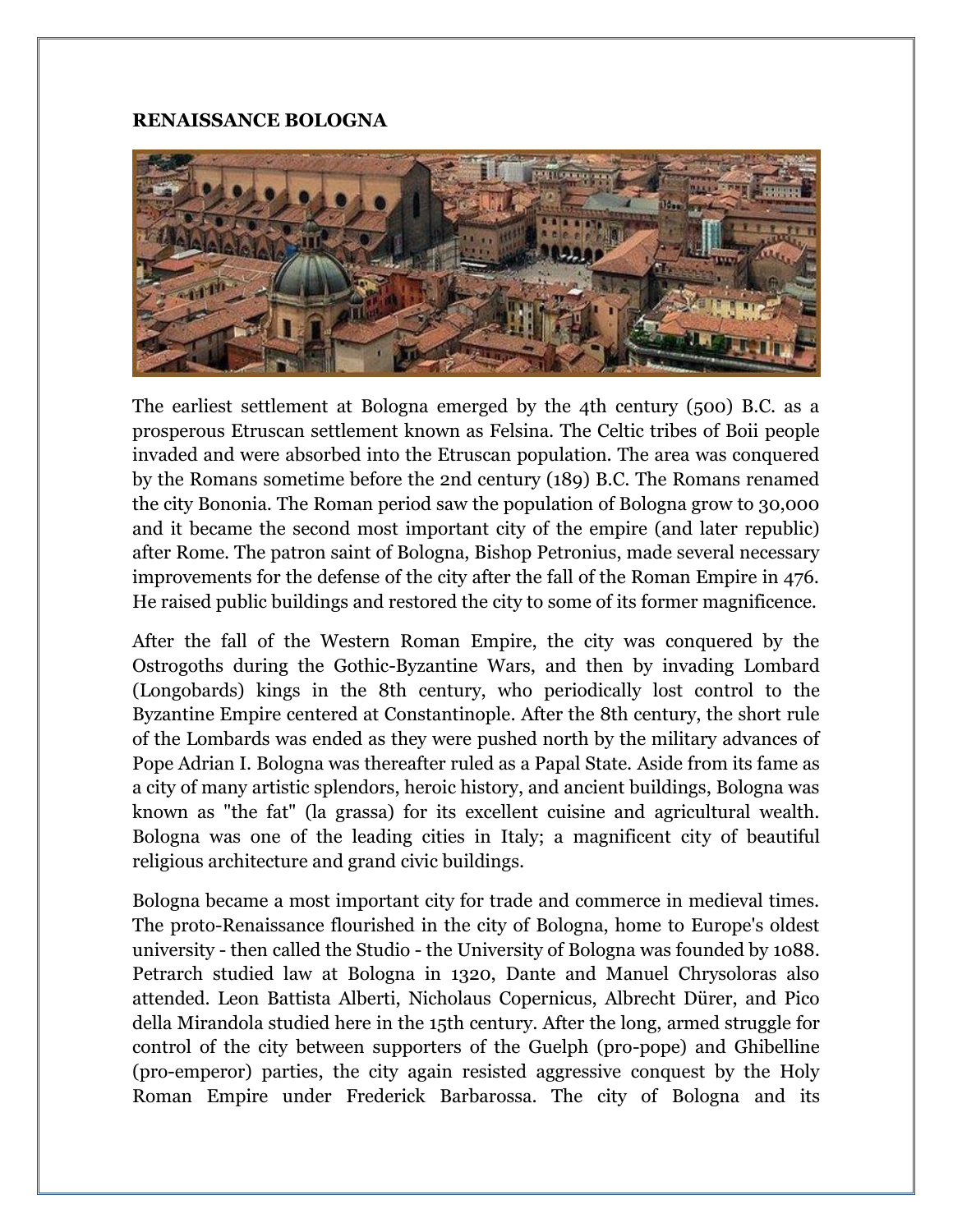surrounding territory then found itself alternately under the rule of the Visconti of Milan and then the Bentivoglio as papal vicars. Under the powerful condottieri family of Bentivoglio, the city's wealth and importance grew over the next few hundred years, resulting in it becoming one of the largest quasi-independent cities in early modern Italy.

During the 15th century Bologna was ruled by the House of Bentivoglio as papal vicars. Although legally under papal authority, these princely nobles managed to create a wealthy, populous, and strong independent city-state. The Bentivoglio family, much like the Medici of Florence, was Signori (overlords of the city) and functioned as de facto dukes or princes, but were technically private citizens ruling on behalf of the Church. To combat territorial disputes from beyond the Romagna and to protect their dynastic interests (much like other noble families of the day) the Bentivoglio concluded marriage alliances with neighboring ruling families of Italy such as the Gonzaga. Giovanni II, Lord of Bologna and his wife Ginevra had sixteen children, eleven of whom survived. One of their daughters, Francesca was married to Galeotto Manfredi, Lord of Faenza. She had him murdered in his bed for being unfaithful. Legend states that the servant didn't handle it quickly enough so she stepped in and finished him off herself.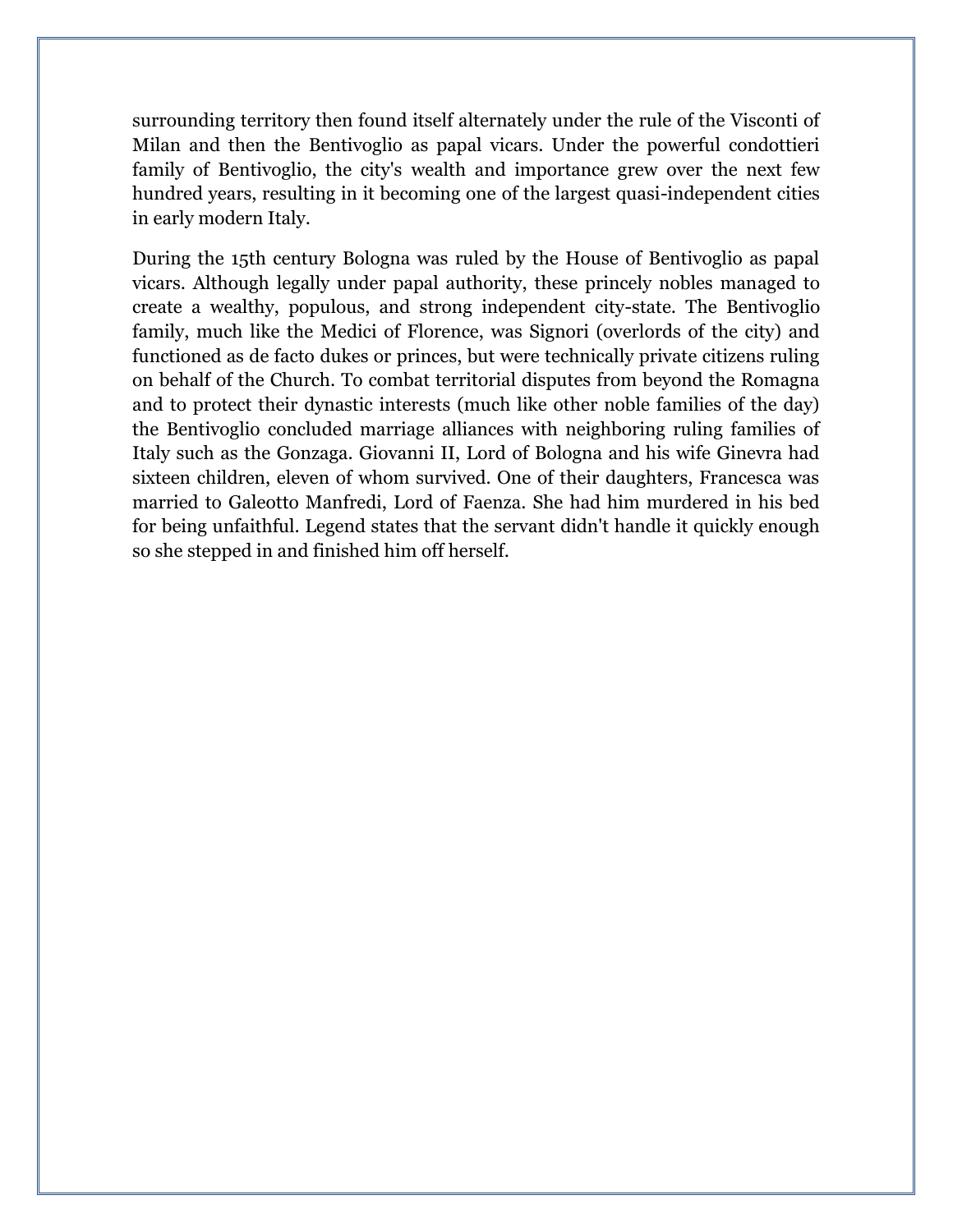#### **THE HOUSE OF BENTIVOGLIO**



by Ercole de Roberti, c. 1480, oil on wood, National Gallery of Art, Washington, DC

*Portrait of Ginevra Sforza Bentivoglio* by Ercole de Roberti, c. 1480, oil on wood, National Gallery of Art, Washington, DC

Bentivoglio was an Italian family of princely rank, long supreme in Bologna and responsible for giving the city its political autonomy during the Renaissance.

The presence of the Bentivoglio family is first recorded in the city in 1323. Originally from the castle of that name in the neighborhood of Bologna, the family claimed descent from [Enzio,](http://www.thefullwiki.org/Enzio_of_Sardinia) King of [Sardinia,](http://www.thefullwiki.org/Sardinia) an illegitimate son of [Federick II,](http://www.thefullwiki.org/Frederick_II,_Holy_Roman_Emperor)  [Holy Roman Emperor.](http://www.thefullwiki.org/Frederick_II,_Holy_Roman_Emperor)

During the fourteenth century, the family belonged to one of the workingmen's guilds at Bologna, and the family had gained power as pro-papist [Guelph](http://www.thefullwiki.org/Guelphs_and_Ghibellines) leaders in the fourteenth century. Amid the faction-conflicts of the commune [Giovanni I](http://en.wikipedia.org/wiki/Giovanni_I_Bentivoglio)  [Bentivoglio,](http://en.wikipedia.org/wiki/Giovanni_I_Bentivoglio) with the help of [Gian Galeazzo Visconti,](http://www.thefullwiki.org/Gian_Galeazzo_Visconti) declared himself *signore* and *[Gonfaloniere di Giustizia](http://www.thefullwiki.org/Gonfaloniere)* on 14 March 1401.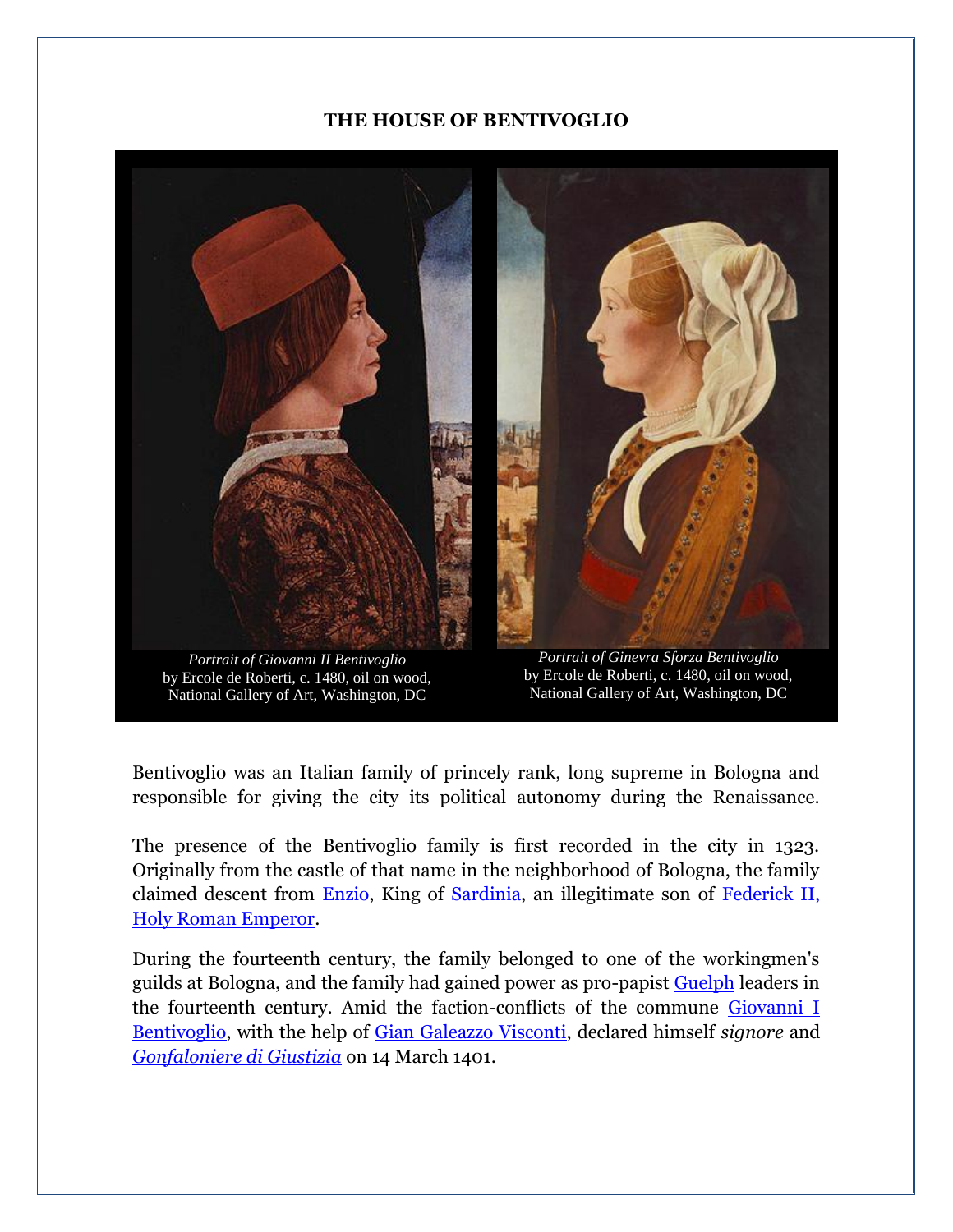When the Visconti turned hostile, Giovanni was defeated and killed on 26 June 1402 at the **Battle of Casalecchio** and was interred in the church of San Giacomo [Maggiore.](http://it.wikipedia.org/wiki/Giacomo_il_Maggiore) During the next few decades, the city's political status - and the family's fortunes- remained unpredictable. The son of Giovanni I, [Anton Galeazzo](http://www.thefullwiki.org/Antongaleazzo_Bentivoglio) (or Antongaleazzo, c1385-1435), was a lecturer in civil law who assumed power in Bologna in 1420, but was quickly overthrown. Anton Galeazzo became a condottiero, and was assassinated by papal officials on 23 December 1435 due to fears over his growing power (he had returned to Bologna on 4 December).

During his reign the Bentivoglio received the fief of [Castel Bolognese.](http://www.thefullwiki.org/Castel_Bolognese) [Annibale I,](http://en.wikipedia.org/wiki/Annibale_I_Bentivoglio) a putative son of Anton Galeazzo (his mother, Lina Canigiani, was said to be uncertain of the boy's paternity and the matter was decided by dice), led a city revolt against the Papacy in 1438. He tried to make peace with the Visconti family and to convince the Pope not to place Bologna under his dominion. In 1442, the Visconti condottiere [Niccol Piccinimo](http://www.thefullwiki.org/Niccol%C3%B2_Piccinino) imprisoned Annibale and his supporters at Varano; Annibale was freed by Galeazzo Marescotti in 1443. When Annibale returned to Bologna, the powers of government were confirmed upon him, a sign that the city recognized the family's political importance. Annibale, however, was assassinated by his rival Battista Canneschi, with the support of [Pope Eugene IV,](http://www.thefullwiki.org/Pope_Eugene_IV) on 24 June 1445.

He was succeeded by **Santa I** (1426-1463), also of uncertain paternity and origin, but alleged to be a son of Ercole Bentivoglio, a cousin of Annibale I. Originally an apprentice of the wool guild of Florence, Sante ruled as *signore* of Bologna from 1443. Sponsored by [Cosimo de Medici,](http://theborgias.wikifoundry.com/page/The+House+of+Medici) Sante Bentivoglio ushered in a brief period of political tranquility.

# **Sante I Bentivoglio**

Sante I Bentivoglio (1426–June 24, 1462) was an Italian nobleman who ruled as tyrant or de facto prince of Bologna from 1445 to 1462. Officially the son of a poor blacksmith, he worked as a youth in the wool industry in Florence under another name, until he was alleged to be a natural son of Ercole Bentivoglio.

Alleged to be a natural son of Ercole Bentivoglio, Sante was a cousin of Annibale I Bentivoglio. He was aducated at [Florence](http://theborgias.wikifoundry.com/page/Florence) in the court of Cosimo de' Medici the Elder. When Annibale was killed in an ambuscade by the rival family of the Canteoli, Sante succeeded him in the rule of Bologna with the title of gonfaloniere die guistizia. He was also named as tutor of Annibale's son [Giovanni II.](http://en.wikipedia.org/wiki/Giovanni_II_Bentivoglio) In 1454 he married [Ginerva Sforza,](http://theborgias.wikifoundry.com/page/The+House+of+Sforza) then fourteen-years old, the daughter of [Alessandro](http://theborgias.wikifoundry.com/page/The+House+of+Sforza)  [Sforza,](http://theborgias.wikifoundry.com/page/The+House+of+Sforza) lord of [Pesaro.](http://en.wikipedia.org/wiki/Pesaro) The two had two daughters: Costanza (1458–1491), who married to Antonmaria brother of [Giovanni Pica della Mirandola,](http://en.wikipedia.org/wiki/Pico_della_Mirandola) and Ercole (1459–1505), a condottiero. In 1460 Sante started building a palace, which was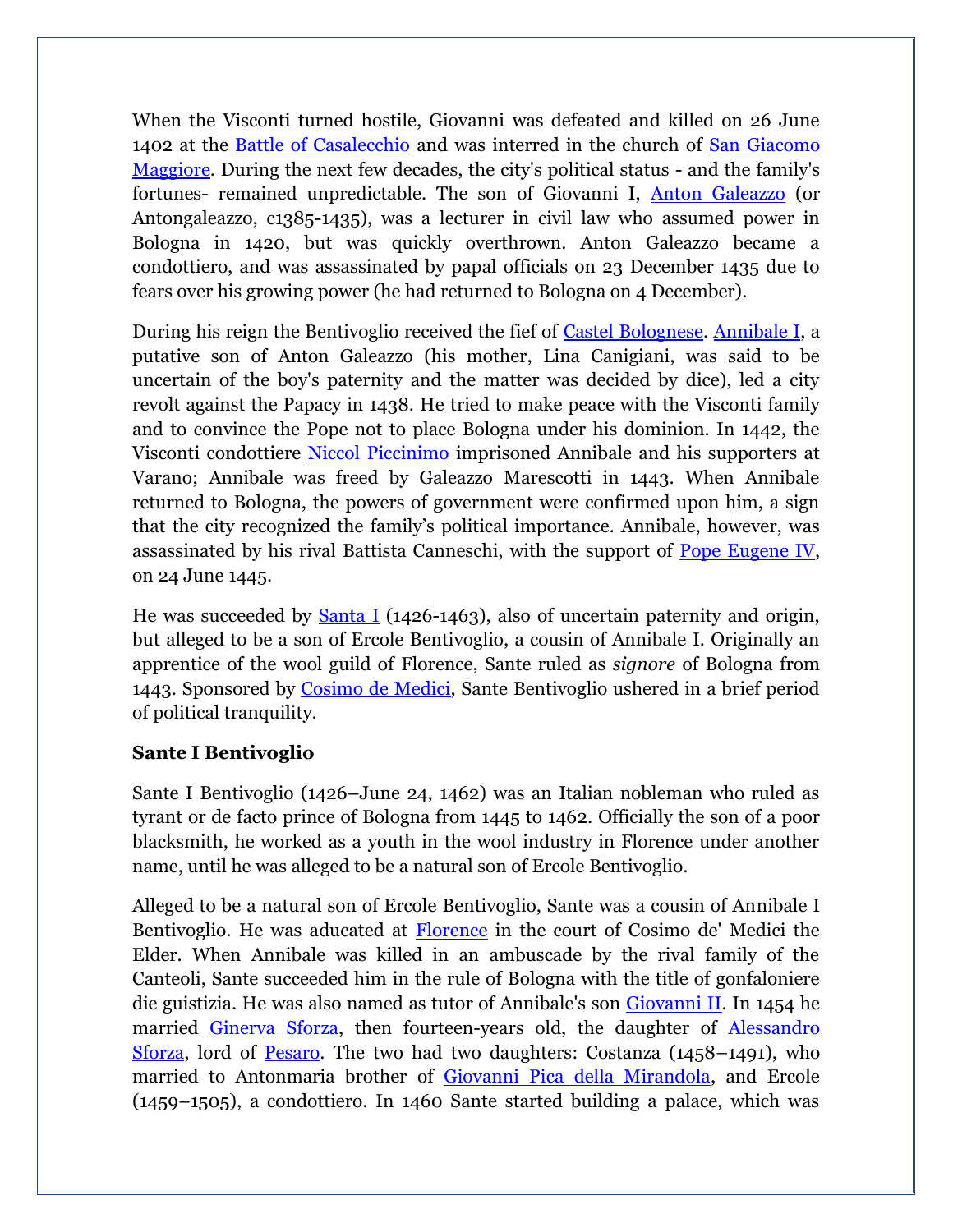destroyed in 1507 after the Bentivoglio were ousted from Bologna. He obtained from the popes autonomy of government over the city and established a communal senate including local nobles and Papal representants. He allied with the Republic of [Venice,](http://theborgias.wikifoundry.com/page/Venice) the [House of Sforza](http://theborgias.wikifoundry.com/page/The+House+of+Sforza) and the [House of Medici.](http://theborgias.wikifoundry.com/page/The+House+of+Medici) He died in Bologna in 1462 due to illness, being succeeded by Giovanni Bentivoglio, who later remarried Ginevra.

## **Giovanni II - Ruler of Bologna**

In order to secure the support of the other powerful families of Italy, Giovanni fought personally as *condottiero* (leaders or warlords of the professional, military free companies or mercenaries contracted by the Italian city-states and the Papacy, from the late Middle Ages and throughout the Renaissance). In 1467 he was at the service of Florence, [Milan](http://theborgias.wikifoundry.com/page/Milan) and Naples against [Bartolomeo Colleoni,](http://www.thefullwiki.org/Bartolomeo_Colleoni) and in 1471 again for Milan, but his first military deeds occurred only in 1477 when he besiege [Faenza](http://www.thefullwiki.org/Faenza) for the Sforza. In 1482, during the [War of Ferrara,](http://theborgias.wikifoundry.com/page/The+Italian+Wars) he helped [Ercole d'Este](http://theborgias.wikifoundry.com/page/The+House+of+Este) against **[Pope Sixtus IV](http://theborgias.wikifoundry.com/page/Pope+Sixtus+IV)** and [Venice.](http://theborgias.wikifoundry.com/page/Venice) He later fought in small struggles for the Kingdom of Naples, but his personal interventions were always limited by the Bolognese institutions. In 1488 his daughter Francesca killed her husband, [Galeotto Manfredi,](http://www.thefullwiki.org/Galeotto_Manfredi) ruler of Faenza. The latter's citizens considered the feat as an occult move to conquer the city, and rebelled. When Giovanni reached the city to suppress the revolt, he was captured. He was freed only through the intercession of [Lorenzo de Medici.](http://theborgias.wikifoundry.com/page/The+House+of+Medici) In the same year he was made Capitano Generale (Chief of Staff) of the Milanese army, but this was an almost honorific position as Giovanni left the command duties to his sons. In 1488 Giovanni had also to crush a plot against him, led by the Malvezzi family, whose members were almost all hanged or exiled. In 1501 the same fate struck the Marescottis. Bentivoglio had managed to resist the expansionist designs of [Cesare Borgia,](http://theborgias.wikifoundry.com/page/Cesare+Borgia+Historical+Profile) but on 7 October 1506, [Pope Julius](http://theborgias.wikifoundry.com/page/Pope+Julius+II)  [II](http://theborgias.wikifoundry.com/page/Pope+Julius+II) issued a bull deposing and excommunicating Bentivoglio and placing the city under interdict. When the papal troops, along with a contingent sent by [Louis XI\(I](http://www.thefullwiki.org/Louis_XII_of_France)  [of France](http://www.thefullwiki.org/Louis_XII_of_France) , marched against Bologna, Bentivoglio and his family fled. Julius II entered the city triumphantly on 10 November Giovanni moved first to Busseto, host of the [Pallavicino](http://www.thefullwiki.org/Pallavicino) family. An attempt led by his sons [Annibale II](http://www.thefullwiki.org/Annibale_II_Bentivoglio) and [Ermes](http://www.thefullwiki.org/Ermes_Bentivoglio) to reconquering Bologna in 1507 failed. The Bolognese subsequently rioted against his possessions in the city, destroying the palace. Excommunicated, Giovanni ended his days as prisoner of Louis XII in Milan. He died in 1508 in the [Castello Sforzesco](http://www.thefullwiki.org/Castello_Sforzesco) of that city.

A son of Giovanni II, Annibale II (1469-1540), married [Lucrezia d'Este,](http://theborgias.wikifoundry.com/page/The+House+of+Este) an illegitimate daughter of Duke Ercole I of [Ferrara,](http://theborgias.wikifoundry.com/page/Ferrara) in 1487. He served as a *condottiero*. In rebellion against Julius II, he re-entered Bologna in 1511 with the